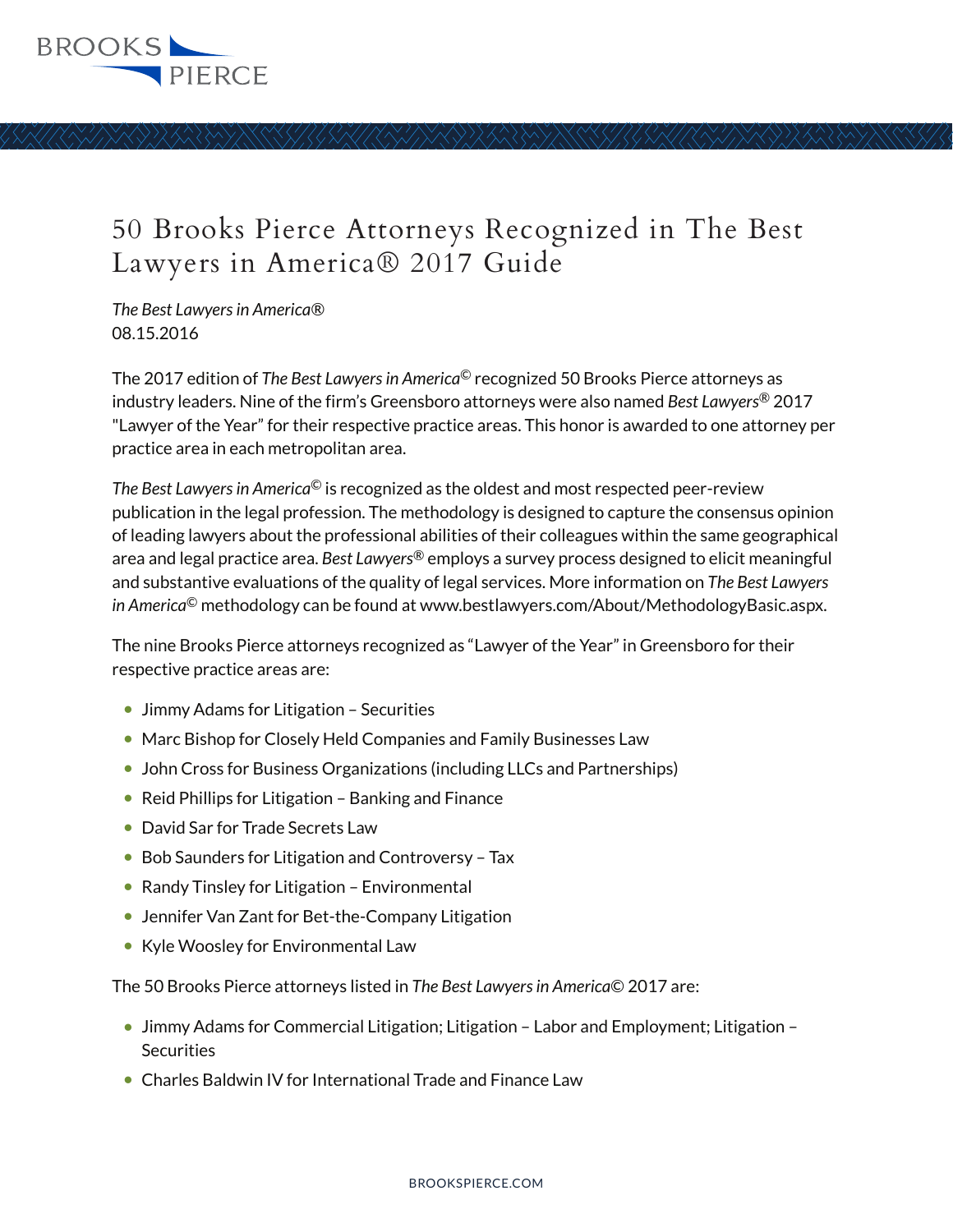

- Marc Bishop for Closely Held Companies and Family Businesses Law; Commercial Finance Law; Commercial Transactions/UCC Law; Corporate Law; Mergers and Acquisitions Law
- Arty Bolick for Construction Law
- Libby Brewington for Corporate Law
- Forrest Campbell for Health Care Law
- Bill Cary for Employment Law Management; Labor Law Management; Litigation Labor and Employment
- Charles Coble for Commercial Litigation
- John Cross for Business Organizations (including LLCs and Partnerships); Closely Held Companies and Family Businesses Law; Corporate Law; Mergers and Acquisitions Law
- Mark Davidson for Corporate Law; Mergers and Acquisitions Law; Securities/Capital Markets Law; Tax Law
- Ben Davis for Banking and Finance Law
- Kearns Davis for Bet-the-Company Litigation; Commercial Litigation; Criminal Defense: White-Collar
- Alex Elkan for Environmental Law
- Edgar Fisher for Real Estate Law; Trusts and Estates
- Erwin Fuller for Trusts and Estates
- Patricia Goodson for Employment Law Management
- Wade Hargrove for Communications Law; Copyright Law; Corporate Law; First Amendment Law; Litigation – Intellectual Property; Media Law; Mergers and Acquisitions Law
- George House for Environmental Law; Litigation Environmental; Mining Law; Natural Resources Law; Water Law
- Patrick Johnson for Corporate Law; Mergers and Acquisitions Law
- Bob King for Commercial Litigation; Environmental Law
- David Kushner for Media Law
- Charles Marshall for Commercial Litigation; Government Relations Practice
- Daniel McGinn for Employment Law Management; Labor Law Management; Litigation -Labor and Employment
- Bill McNairy for Tax Law; Trusts and Estates
- Jeff Oleynik for Antitrust Law; Bankruptcy and Creditor Debtor Rights/Insolvency and Reorganization Law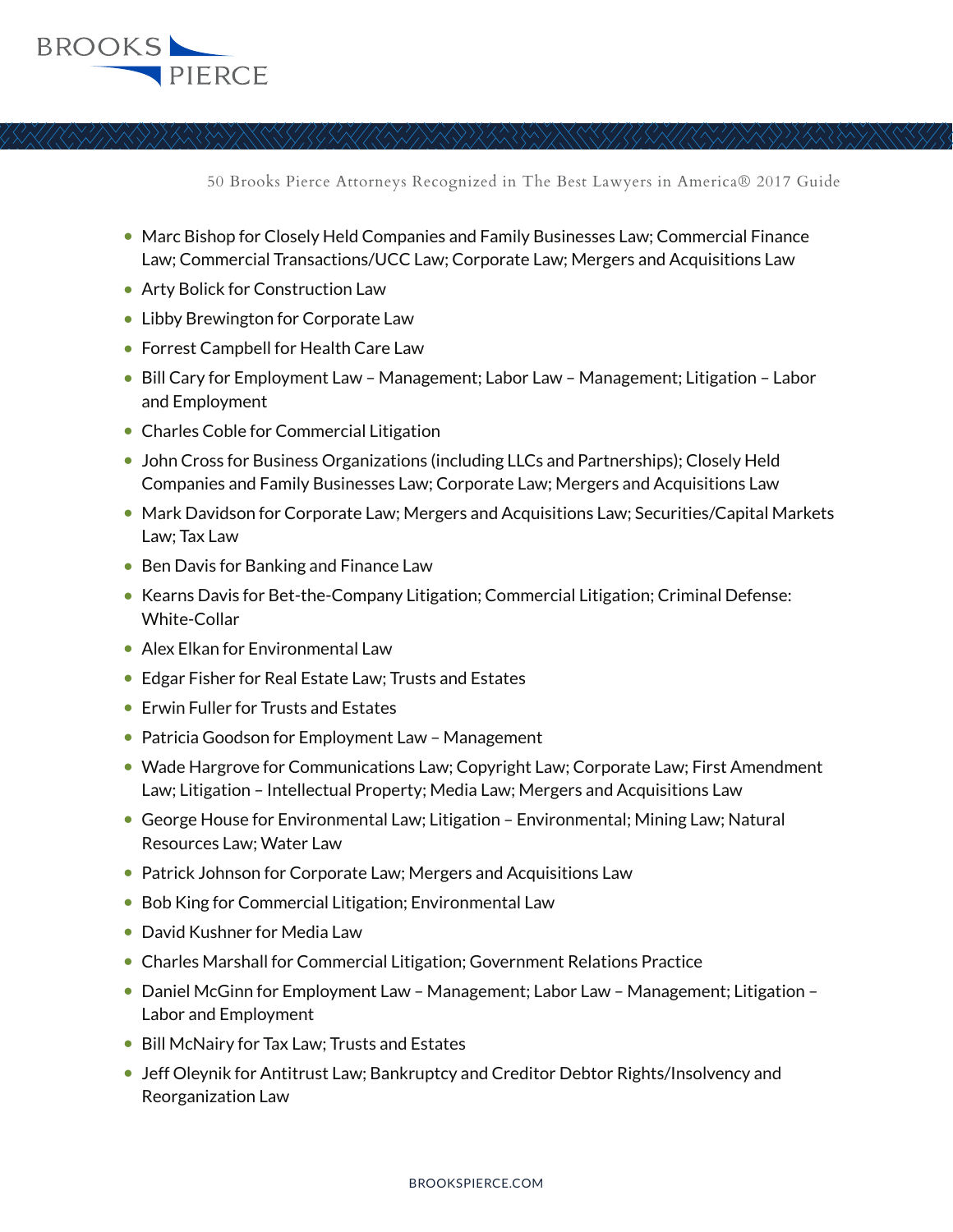

- Gary Parsons for Bet-the-Company Litigation; Commercial Litigation; Legal Malpractice Law Defendants; Personal Injury Litigation – Defendants
- Jim Phillips for Commercial Litigation; Litigation Intellectual Property; Litigation Securities
- Reid Phillips for Commercial Litigation; Litigation Banking and Finance; Litigation Intellectual Property
- Clint Pinyan for Commercial Litigation
- Mark Prak for First Amendment Law; Litigation First Amendment; Media Law; Mergers and Acquisitions Law
- Bo Rodenbough for Commercial Litigation; Real Estate Law
- David Sar for Litigation Intellectual Property; Litigation Patent; Patent Law; Trade Secrets Law; Trademark Law
- Bob Saunders for Litigation and Controversy Tax; Non-Profit/Charities Law; Tax Law
- Ginger Shields for Trusts and Estates
- Bob Singer for Banking and Finance Law; Corporate Law; Financial Services Regulation Law; Mergers and Acquisitions Law
- John Small for Bankruptcy and Creditor Debtor Rights/Insolvency and Reorganization Law; Bet-the-Company Litigation; Litigation – Bankruptcy
- David Smyth for Securities Regulation
- Mack Sperling for Commercial Litigation
- Randy Tinsley for Environmental Law; Litigation Environmental
- Walt Tippett for Commercial Litigation; Construction Law
- Marcus Trathen for First Amendment Law
- Ed Turlington for Commercial Litigation; Corporate Law; Government Relations Practice
- Randy Underwood for Financial Services Regulation Law; Real Estate Law
- Jennifer Van Zant for Bet-the-Company Litigation; Commercial Litigation; Litigation Antitrust; Litigation – Banking and Finance; Litigation – Securities
- Ed West for Litigation and Controversy Tax
- Howard Williams for Litigation and Controversy Tax; Tax Law
- Jim Williams for Antitrust Law; Bet-the-Company Litigation; Commercial Litigation; Education Law
- Jill Wilson for Education Law; Employment Law Management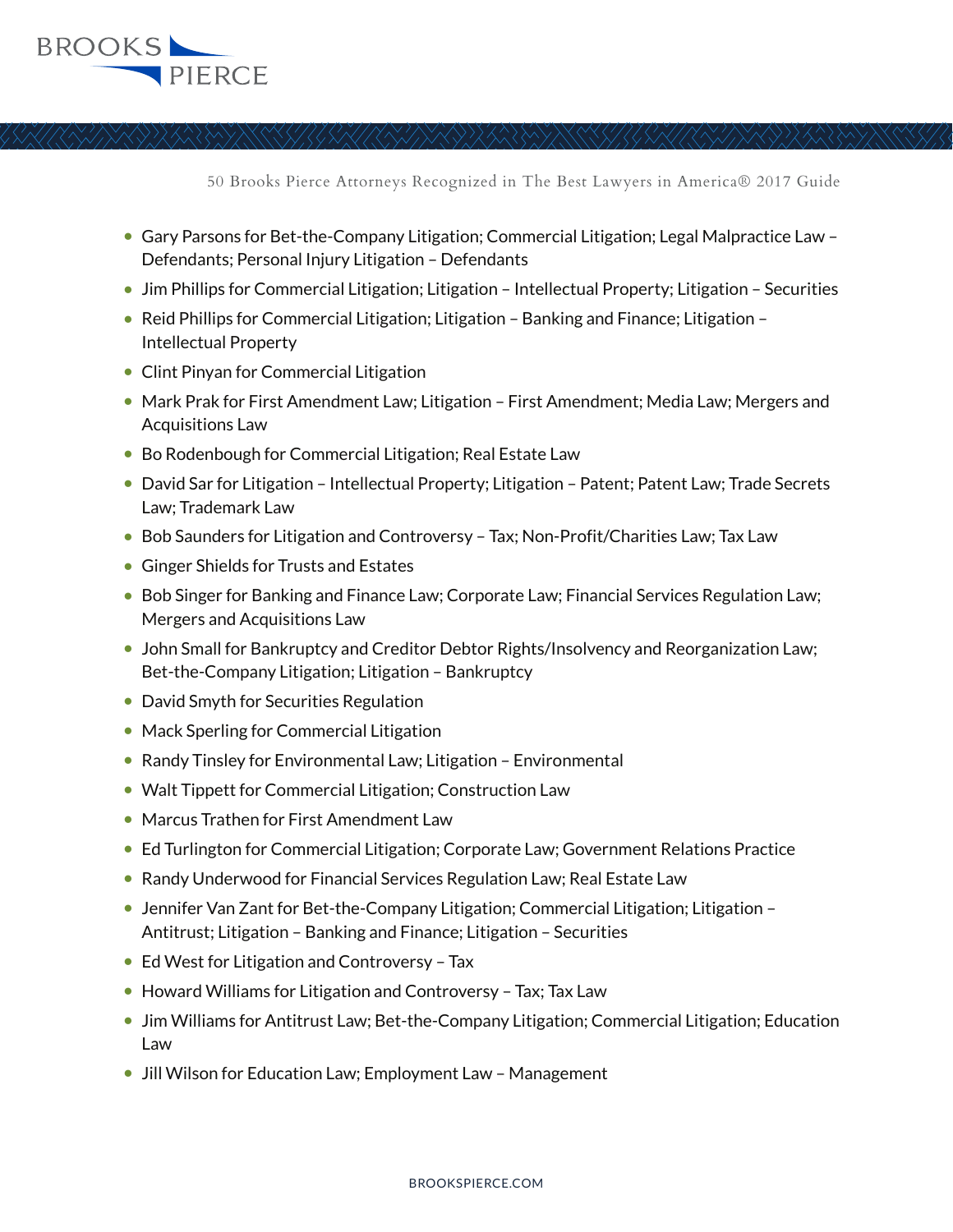

- Ed Winslow for Banking and Finance Law; Financial Services Regulation Law; Litigation -Banking and Finance
- Kyle Woosley for Environmental Law; Litigation Environmental

## **PEOPLE**

James C. Adams II

Charles S. Baldwin IV

Marc D. Bishop

H. Arthur Bolick II

Elizabeth S. Brewington

Forrest Campbell Jr.

William P.H. Cary

Charles E. Coble

John Cross Jr.

Mark Davidson

J. Benjamin Davis

Kearns Davis

Alexander Elkan

Patricia Goodson

George W. House

Patrick J. Johnson

Robert King III

David Kushner

William G. McNairy

Jeffrey E. Oleynik

Gary S. Parsons